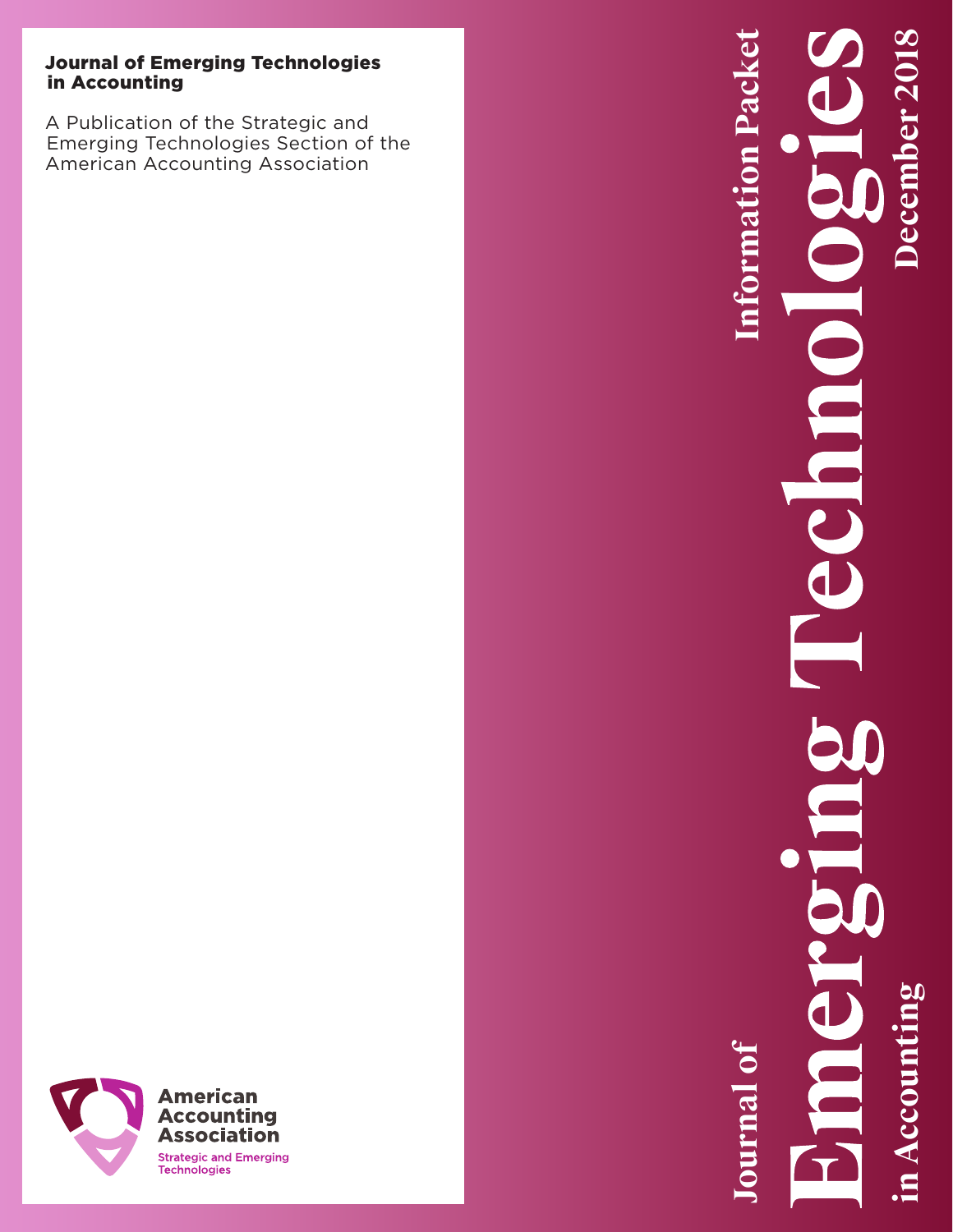## **INTRODUCTION**

The *Journal of Emerging Technologies in Accounting* is the academic journal of the Strategic and Emerging Technologies Section of the American Accounting Association. The purpose of this section is to improve and facilitate the research, education, and practice of advanced information systems, cutting-edge technologies, and artificial intelligence in the fields of accounting, information technology, and management advisory systems. The primary criterion for publication in *JETA* is the significance of contributions made to the literature. *JETA*'s mission is to encourage, support, and disseminate the production of a stream of high-quality research focused on emerging technologies and artificial intelligence, applied or applicable, to a wide set of accounting related problems. *JETA*'s objectives are to provide an outlet for studies that are:

- 1. Forward-looking research regarding strategic and emerging technologies and their impact on the accounting and business environments;
- 2. Discovery and exploratory research about technological environments, including artificial intelligence;
- 3.Conceptual research about the technological environment;
- 4. Field research of emerging and relatively new technologies;
- 5. Archival and retrospective studies of the life cycle of prior technologies with a focus on a historical perspective of such technologies and the knowledge that can be gained in the current and future adoption and implementation of emerging technologies; and
- 6.Integrative plans for introducing, managing, and controlling emerging technologies in all areas of accounting (audit, financial, cost, tax, etc.), including practice and curriculum issues.

Copyright American Accounting Association 2018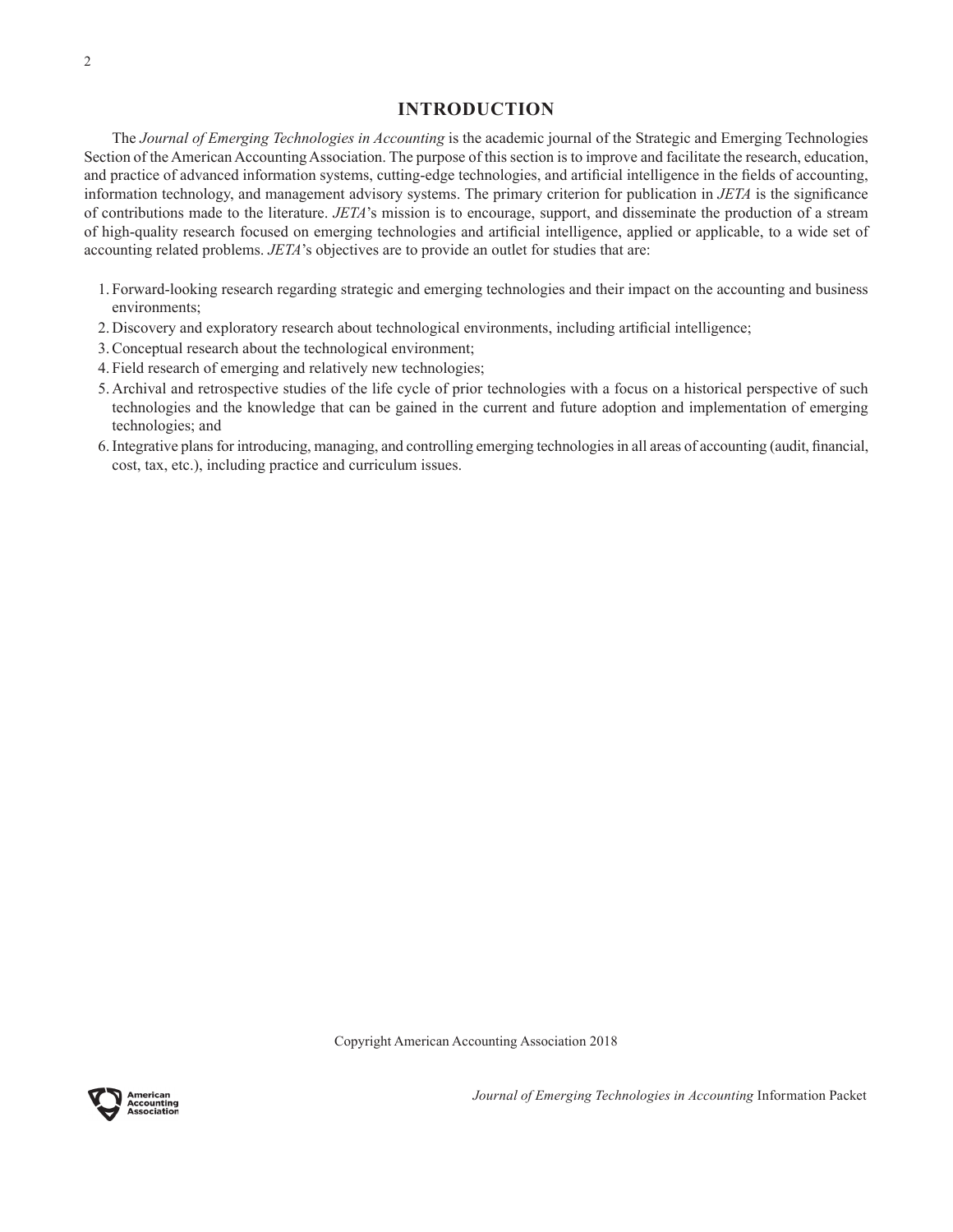## **EDITORS AND EDITORIAL BOARD**

## **Coeditors**

#### **Miklos A. Vasarhelyi, Ph.D.**

Rutgers, The State University of New Jersey, Newark

Professor Vasarhelyi is the KPMG Distinguished Professor of Accounting Information Systems and serves as director of the Rutgers Accounting Research Center (RARC) and Continuous Auditing & Reporting Lab (CAR Lab). He is credited with developing the original continuous audit application and is the leading researcher in this field. At Rutgers Business School, he heads the Continuous Auditing and Reporting Laboratory, which works on projects for such leading companies as Siemens, KPMG, Procter & Gamble, AICPA, CA Technologies, and Brazil's Itau-Unibanco. Also, he leads the RADAR (Rutgers AICPA Data Analytics Research Initiative) project supported by the eight leading CPA firms, AICPA, and CPA Canada. Professor Vasarhelyi, who received his Ph.D. in management information systems from UCLA, has published more than 200 journal articles, 20 books, and directed over 40 Ph.D. theses. He is the editor of the *Artificial Intelligence in Accounting and Auditing* series and the *Journal of Emerging Technologies in Accounting*. Professor Vasarhelyi also has taught executive programs to many large international organizations, including GE, J&J, Eli Lilly, Baxter, ADL, Volvo, Siemens, Chase Bank, and AT&T. He was chosen as the Outstanding Accounting Educator by the American Accounting Association in 2015.

## **Hui Du, Ph.D.**

University of Houston–Clear Lake

Hui Du is currently professor of accounting at the University of Houston–Clear Lake. She was a former associate editor of *Journal of Information Systems*. Her work has been published in the *Journal of Information Systems, Auditing: A Journal of Practice & Theory, Behavioral Research in Accounting,* and the *Journal of Accounting and Public Policy*, among others.

# **Former Editors of** *Journal of Emerging Technologies in Accounting*

| 2004-2008 | Miklos A. Vasarhelyi |
|-----------|----------------------|
| 2009-2011 | Daniel E. O'Leary    |
| 2012-2014 | Alexander Kogan      |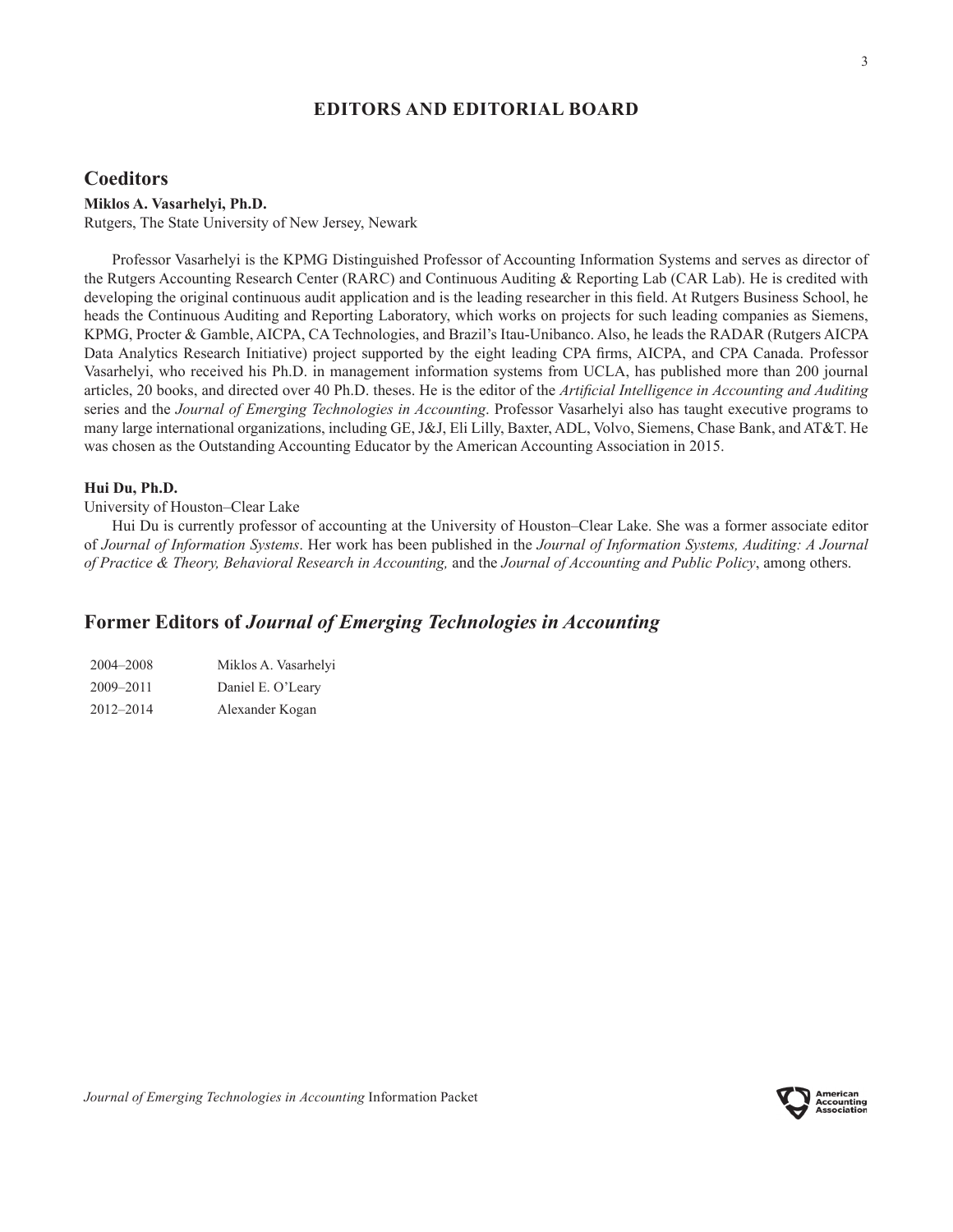# **Associate Editors**

## **J. Efrim Boritz, Ph.D.**

## University of Waterloo

Professor Boritz's work involves investigating areas of professional practice in external auditing and internal auditing that rely on the exercise of professional judgment. His research aims at identifying factors affecting judgment processes and systematic determinants of judgment quality. He is particularly interested in judgment enhancement through decision aids and decision support systems. His work has been published in *The Accounting Review, Journal of Information Systems, Current Issues in Auditing, International Journal of Accounting Information Systems,* and *Issues in Accounting Education*, among others.

#### **Jun Dai**

#### Southwestern University of Finance and Economics

Jun Dai is an assistant professor at Southwestern University of Finance and Economics, China. She received her Ph.D. from Rutgers, The State University of New Jersey in 2017. Her research interests lie in accounting information systems and continuous auditing. Recently, she has been dedicated to applying new technologies such as blockchain, industry 4.0, and data analytics to the auditing profession. Dr. Dai has published in prestigious academic journals and professional journals. These include *Accounting Horizons, Journal of Information Systems, International Journal of Accounting Information Systems, Journal of Emerging Technologies in Accounting,* and the *CPA Journal*. Her paper "Imagineering Audit 4.0" received the 2016 NJ "Bright Idea Award", which is selected as one of the top 10 manuscripts among all publications of New Jersey State business faculty in 2016.

#### **Shrikant Deshpande, M.B.A.**

#### CloudRiskInsights

Shrikant Deshpande is a cloud audit, security, and GRC consultant at CloudRiskInsights. He has previously worked at First Data Australia, Allianz Group, Westpac, Citi, and Commonwealth Bank of Australia. He attended University of Kent and received his M.Sc. from Aston University. He is a certified internal auditor, certified information systems auditor, certified information systems security professional, certified in risk and information systems control, certified in the governance of enterprise IT, and certified cloud security professional.

#### **Ingrid E. Fisher, Ph.D.**

#### University of Albany, SUNY

Ingrid E. Fisher is the current associate dean in the University at Albany, SUNY School of Business and an associate professor in the school's Department of Accounting and Law. She spent a number of years in public accounting, earning a certified public accounting license, followed by positions in private accounting and in private practice before embarking upon a career in higher education. Professor Fisher is also a certified fraud examiner and her current teaching is focused on graduate courses in forensic accounting. She has been recognized for her excellence in teaching, as a two-time recipient of the School of Business Harold L. Cannon Award for undergraduate teaching, the 2009 recipient of the UAlbany President's Award for Excellence in Teaching, and the 2010 SUNY Chancellor's Award for Excellence in Teaching. Ingrid has published a number of articles and book chapters on both pedagogical issues in accounting and the intersection of financial accounting and technology. She has presented her work at numerous conferences sponsored by the American Accounting Association.

#### **Graham Gal, Ph.D.**

University of Massachusetts Amherst

Professor Gal is a member of the American Accounting Association's council and serves on the University's IT Curriculum and Policy Committee. Currently, he is on the editorial board for *The International Journal of Auditing Technology*. He served as editor for a special issue on continuous auditing and continuous reporting for *Managerial Auditing Journal*. Previously, he served as the associate editor for design science for the *Journal of Emerging Technologies in Accounting*. His research interests include business ontologies, specification of internal controls, continuous monitoring, continuous reporting, organizational security policies, corporate social responsibility impact on financial performance, and controls for sustainability reporting. His work has been published in a number of journals including *Journal of Emerging Technologies in Accounting, Decision Sciences,* 

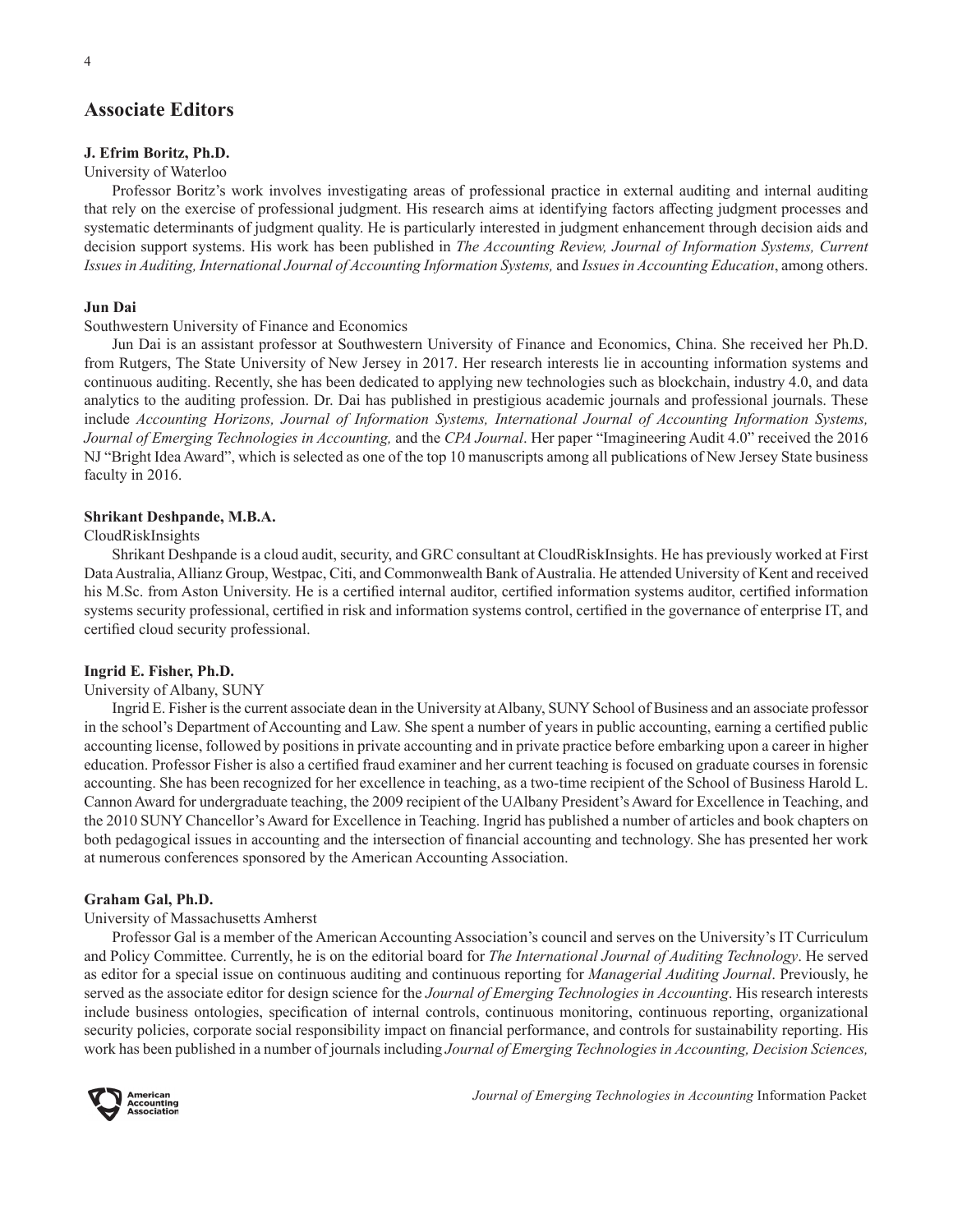*Expert Systems Review, Expert Systems, Journal of Information Systems, The Information Systems Control Journal, Advances in Accounting Information Systems, The International of Accounting Information Systems, International Journal of Accounting and Information Management, Sustainability Accounting, Management and Policy Journal,* and *Journal of Management Control*.

#### **Gregory J. Gerard, Ph.D., CPA**

Florida State University

Dr. Gerard earned his Ph.D. at Michigan State University. His primary research interests are conceptual modeling, and the design, use, and audit of enterprise information systems. He has published in scholarly journals such as *Journal of the Association for Information Systems, Communications of the Association for Information Systems, Journal of Information Systems, International Journal of Accounting Information Systems, Auditing: A Journal of Practice & Theory, Journal of Emerging Technologies in Accounting, Review of Accounting and Finance,* and *Issues in Accounting Education*. He was the president of both the Accounting Information Systems Section and the Strategic and Emerging Technologies Section of the American Accounting Association. He was the editor of a special issue of *Issues in Accounting Education* that focused on information technology. He is currently serving as an editor for *Journal of Information Systems*, and an associate editor for *International Journal of Accounting Information Systems* and *Journal of Emerging Technologies in Accounting*.

#### **Glen L. Gray, Ph.D.**

California State University, Northridge

Professor Gray is an accounting professor at California State University. He is a former associate editor of *Journal of Information Systems*. His work has been published in *International Journal of Accounting Information Systems, Current Issues in Auditing, Journal of Information Systems, Journal of Accounting and Public Policy, and European Accounting Review, among* others.

#### **Catherine A. Hardy, Ph.D.**

The University of Sydney

Professor Hardy joined The University of Sydney in 2004. Professor Hardy's research interests focus mainly on the changing and complex relationships between technical innovation, risk, and organizational change. As the cofounder and member of The Information Systems Management Research Group (ISMRG), she has extensive experience in research, teaching, and consultancy in the areas of information risk, assurance, and governance in both the private and public sectors. She is also a member of the Business and Professional Ethics Research Group (BPEG) and the International Centre for Research in Organizational Discourse, Strategy and Change (ICRODSC). Catherine is a reviewer for the *International Journal of Information Management* (Asia Pacific) and reviews on an *ad hoc* basis for *Government Information Quarterly* and *Australian Accounting Review*.

#### **Mieke Jans, Ph.D.**

Hasselt University

Mieke Jans is currently assistant professor of Business Information Systems at Hasselt University. Her research focuses on data analytics, process mining and auditing. The collaboration with industry is an important aspect of her view on academic work, which helps focus on relevant aspects to investigate. Aside from her affiliation with the accounting information systems research domain, Jans is also deeply connected with the process mining domain, where she leads the scientific research community of process mining. Her articles have appeared in *The Accounting Review, Journal of Information Systems, International Journal of Accounting Information Systems, Decision Support Systems, Expert Systems with Applications, Knowledge-Based Systems,*  and *International Journal of Digital Accounting Research*.

#### **Alexander Kogan, Ph.D.**

Rutgers, The State University of New Jersey, Newark

Professor Kogan is currently professor of accounting information systems at Rutgers Business School. His research covers a range of topics from the development of fundamental aspects of established technologies such as knowledge-based systems to the prospects, problems, and applications of emerging technologies, such as continuous auditing, audit analytics, and electronic commerce. His articles have appeared in *Artificial Intelligence, IEEE Transactions on Knowledge and Data Engineering, Decision Support Systems, Journal of Information Systems, Theoretical Computer Science, Information Processing Letters, Annals of* 

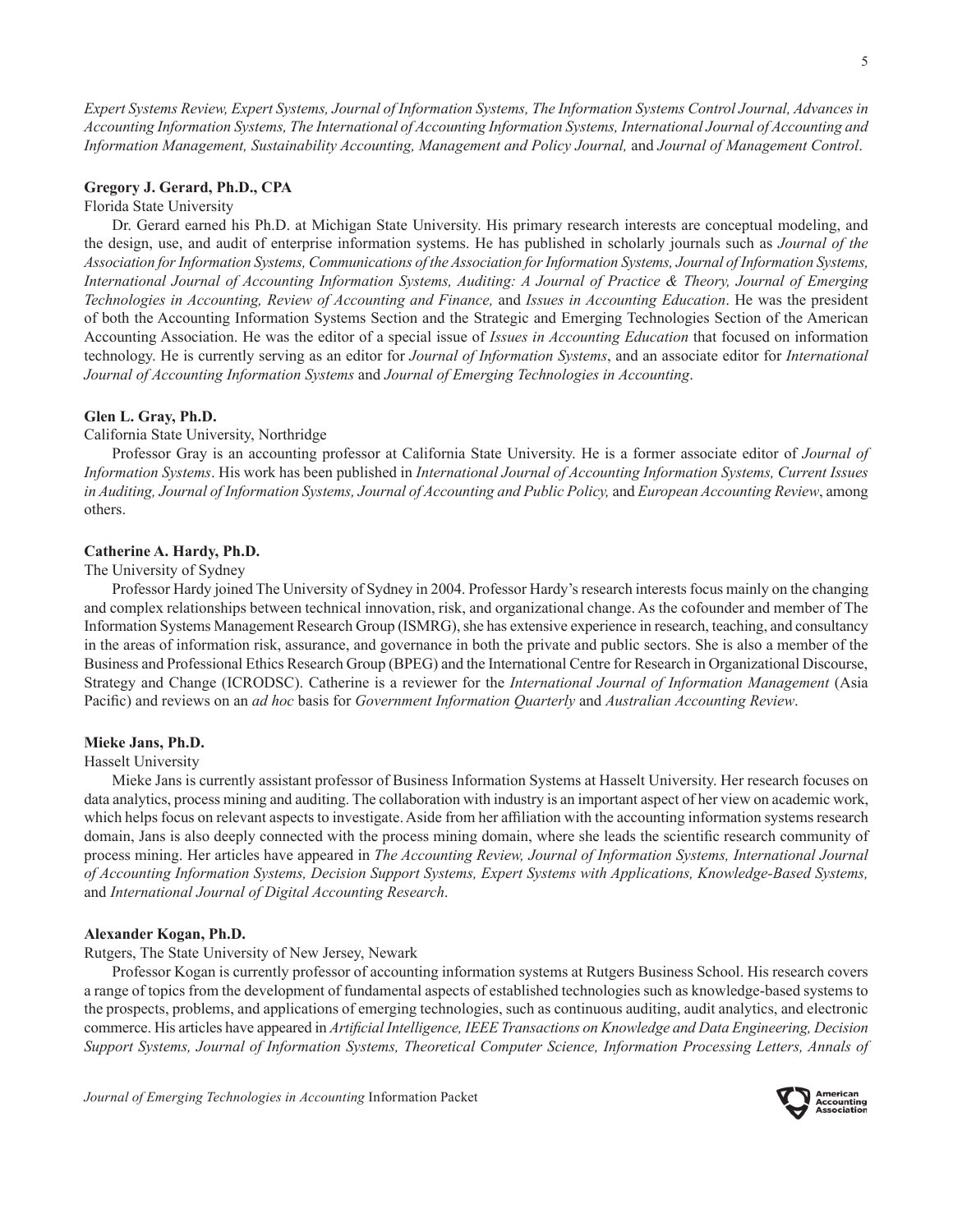*Mathematics and Artificial Intelligence, Mathematical Programming, Discrete Applied Mathematics, SIAM Journal on Discrete Mathematics, Auditing: A Journal of Practice & Theory, Accounting Horizons, International Journal of Accounting Information Systems, International Journal of Digital Accounting Research, Journal of Emerging Technologies in Accounting*, among others. Professor Kogan is a past president of the Strategic Emerging Technologies Section of the American Accounting Association and a member of RUTCOR—Rutgers University's Center for Operations Research. He is also the incoming senior coeditor of *Journal of Information Systems*. He is the past editor and a current associate editor of *Journal of Emerging Technologies in Accounting*, and a member of the editorial boards of *Annals of Mathematics and Artificial Intelligence* and *International Journal of Digital Accounting Research*.

#### **Qi Liu, Ph.D.**

#### Siena College

Professor Liu is an assistant professor of accounting at Sienna College. Professor Liu has been published in a variety of academic journals including *Journal of Information System and Security, Journal of Information Systems, International Journal of Accounting Information Systems,* and *Journal of Accounting Literature*, among others.

## **Dan Palmon, Ph.D.**

Rutgers, The State University of New Jersey, Newark

Professor Palmon is the department chair and William J. von Minden Chair in accounting at Rutgers. His interests include financial reporting, general accounting theory, and corporate finance. He has published in a number of journals including *The Accounting Review, Journal of Accounting Research, Journal of Business,* and *Journal of Banking and Finance*. He has served as director, chair of the audit committee, and a member of the investment pension committee for several large companies.

#### **Rajendra P. Srivastava**

The University of Kansas

Professor Srivastava is the Ernst & Young Distinguished Professor of Accounting & Information Systems, and director of the Ernst & Young Center for Auditing Research and Advanced Technology at The University of Kansas School of Business. Professor Srivastava has published more than 100 academic articles in publications such as *The Accounting Review, Auditing: A Journal of Practice & Theory, Decision Support Systems, International Journal of Approximate Reasoning, Journal of Accounting Research, Journal of Management Information Systems, Journal of Physics,* and *Physical Review*. He pioneered the application of the Dempster-Shafer Theory of Belief Functions to audit judgment and was elected to serve on the board of the Belief Function Application Society (BFAS) from 2010-2014. He is currently serving as an associate editor of *Journal of Information Systems* of the IS Section of the AAA and has served as associate editor of *Journal of Emerging Technologies in Accounting* of the SET Section of the AAA. He has served on several editorial boards: *The Accounting Review, Auditing: A Journal of Practice & Theory, Indian Accounting Review, International Journal of Auditing,* and *International Journal of Accounting and Information Systems*.

#### **Juan Zhang**

#### Nanjing University

Juan Zhang is an associate professor in the Department of Accounting at Nanjing University. She is a member of the China Audit Research Center. She is mainly engaged in audit teaching work, audit technology, and capital market audit system research work. She is the recipient of the Dong Dadian Economic Award and the National Internal Audit Theory Seminar Second Prize.

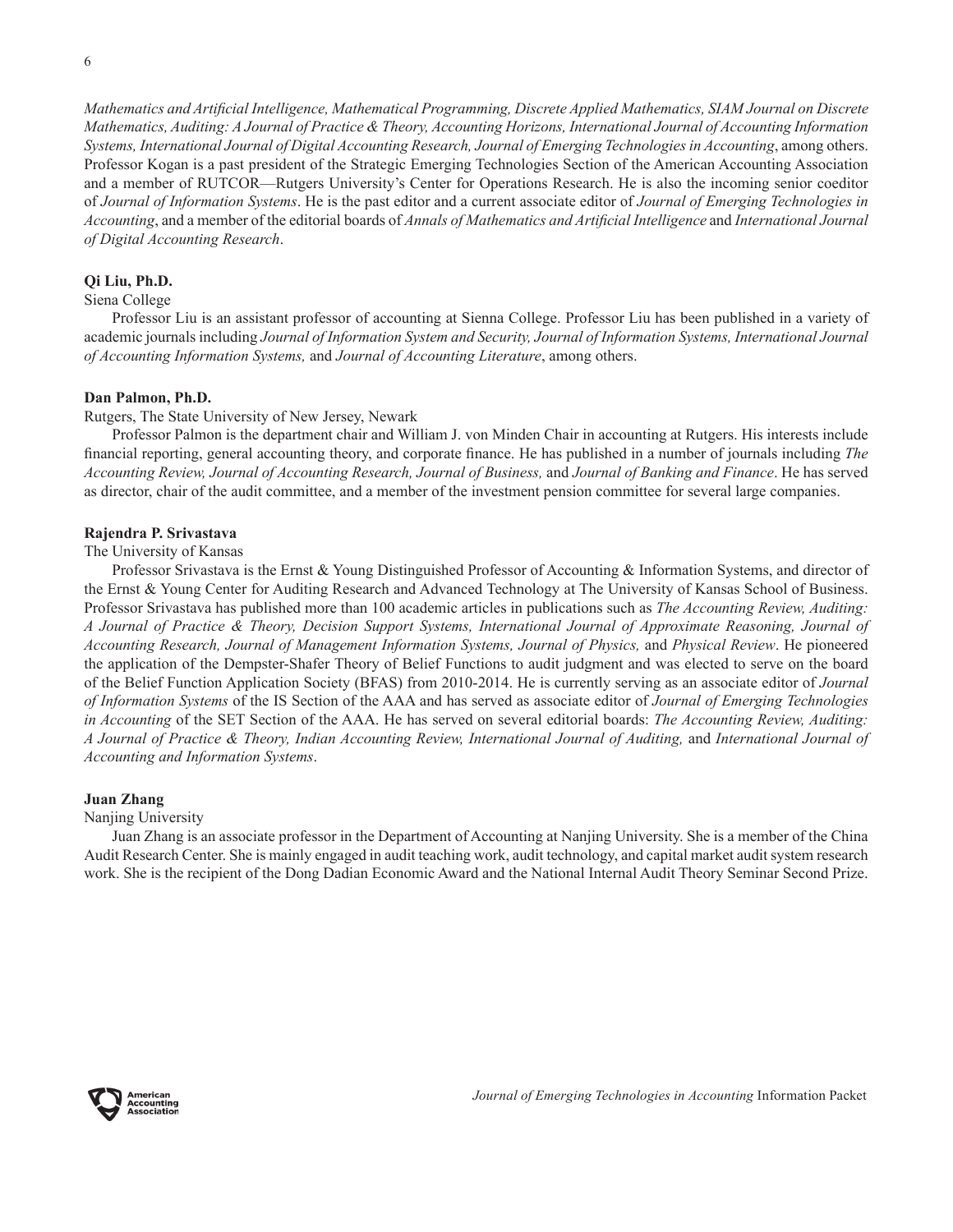# **Editorial Board**

ACADEMICS Michael G. Alles *Rutgers, The State University of New Jersey, Newark* Vicky Arnold *University of Central Florida* Amelia A. Baldwin *University of Arkansas–Fort Smith* Carol E. Brown *Oregon State University* Thomas G. Calderon *The University of Akron* Victoria Chiu *SUNY at New Paltz* Roger S. Debreceny *University of Hawaii* Cheryl L. Dunn *Grand Valley State University* Kurt Fanning *Grand Valley State University* Jane Fedorowicz *Bentley University* Guido L. Geerts *University of Delaware* Peter R. Gillett *Rutgers, The State University of New Jersey, Newark* James A. Hall *Lehigh University* Andy Lymer *University of Birmingham* William E. McCarthy *Michigan State University* Theodore J. Mock *University of California, Riverside* Bonnie W. Morris *Duquesne University* Brigitte W. Muehlmann *Babson College* Uday S. Murthy *University of South Florida* Andreas I. Nicolaou *Bowling Green State University* Daniel E. O'Leary *University of Southern California* Vernon J. Richardson *University of Arkansas* Anna M. Rose *Victoria University of Wellington* Jacob M. Rose *Victoria University of Wellington* Bernadette M. Ruf *Delaware State University* Paul John Steinbart *Arizona State University* Dan N. Stone *University of Kentucky* Steve G. Sutton *University of Central Florida* Chanta N. Thomas *Rutgers, The State University of New Jersey, Newark* Nancy Uddin *Monmouth University* Tawei (David) Wang *University of Hawaii* David A. Wood *Brigham Young University* Arnold M. Wright *Northeastern University*

#### INTERNATIONAL ACADEMICS

Enrique Bonsón *University of Huelva* Ricardo L. Cardoso *FGV* Eddy Vaassen *Tilburg University*

Stewart A. Leech *The University of Melbourne* Edson Riccio *Universidade de São Paulo* Alan J. A. Sangster *University of Sussex*

## PROFESSIONAL

Eric Cohen *PricewaterhouseCoopers* Trevor Stewart *Deloitte (retired)* Liv Watson *Webfilings LLC*

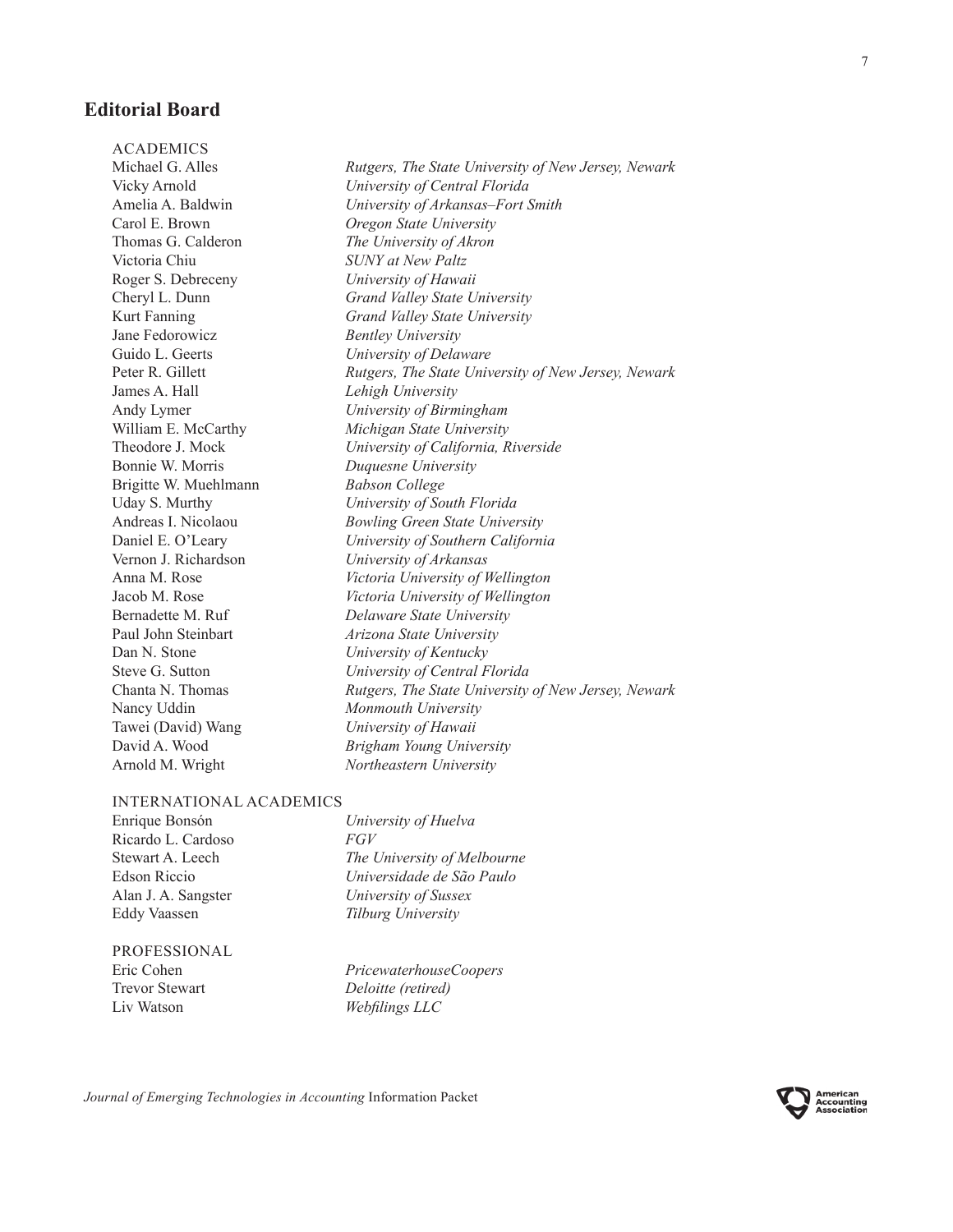# **SUBMISSION AND ACCEPTANCE LEVELS**

Table 1 shows the number of papers submitted to *Journal of Emerging Technologies in Accounting* for the period from 2014 to 2018.

|      |                          |                        |                      | Annual Activity Summary - For the Journal Year |                     |                    |
|------|--------------------------|------------------------|----------------------|------------------------------------------------|---------------------|--------------------|
|      | <b>Manuscripts</b>       |                        |                      | <b>Manuscripts</b>                             |                     | <b>Manuscripts</b> |
|      | In-Process,              | <b>New Submissions</b> | <b>Resubmissions</b> | Available                                      | <b>Decision</b>     | In-Process,        |
| Year | <b>Beginning of Year</b> | <b>Received</b>        | <b>Received</b>      | for Evaluation                                 | <b>Letters Sent</b> | <b>End of Year</b> |
|      | (a)                      | (b)                    | (c)                  | $(a)+(b)+(c)$                                  | (e)                 | (d)–(e)            |
|      |                          |                        |                      | $=$ (d)                                        |                     | $=$ (f)            |
| 2018 | 20                       | 22                     | 38                   | 80                                             | 69                  | 11                 |
| 2017 | 17                       | 33                     | 37                   | 87                                             | 67                  | 20                 |
| 2016 | 20                       | 27                     | 57                   | 104                                            | 87                  | 17                 |
| 2015 | 8                        | 30                     | 30                   | 68                                             | 48                  | 20                 |
| 2014 |                          | 8                      | 11                   | 24                                             | 16                  | 8                  |

|                                        | <b>TABLE 1</b> |  |  |  |  |
|----------------------------------------|----------------|--|--|--|--|
| uual Activity Summary – For the Journa |                |  |  |  |  |

(a) Includes submissions in the editor's hands, but excludes revise and resubmit editorial decisions in authors' hands.

(b) New manuscripts, excluding resubmissions.

(c) Resubmissions of previous revise and resubmit editor decisions.

(d) Evaluation means all actions by referees, associate editor, and/or editor are complete and the manuscript has been returned to the authors.

(e) Manuscripts processed with a decision returned to the author, including manuscripts returned by the editor without involving referees.

(f) Submissions where a decision has not yet been sent to the author (note that in-process excludes revise and resubmit editorial decisions that are now in the authors' hands).

Table 2 shows acceptance and rejection rates for the period from 2014 to 2018.

| <b>TABLE 2</b><br>Annual Outcome Summary – By Journal Year Annual Cohort |                    |                   |                   |                |                |             |               |
|--------------------------------------------------------------------------|--------------------|-------------------|-------------------|----------------|----------------|-------------|---------------|
|                                                                          |                    |                   |                   |                |                |             | <b>New</b>    |
|                                                                          | <b>Submissions</b> | Number of         | Percentage of     | <b>Papers</b>  | Percentage in  | Number of   | Percentage of |
| Year                                                                     | <b>Received</b>    | <b>Rejections</b> | <b>Rejections</b> | in Process     | <b>Process</b> | Acceptances | Acceptances   |
|                                                                          | (a)                | (b)               | $(c) = b)/(a)$    | (d)            | $(e)=(d)/(a)$  | (f)         | $(g)=(f)/(a)$ |
| 2018                                                                     | 22                 | 6                 | 27%               | 13             | 59%            | 3           | 14%           |
| 2017                                                                     | 33                 | 5                 | 15%               | $\tau$         | 21%            | 21          | 64%           |
| 2016                                                                     | 27                 |                   | $4\%$             | 5              | 19%            | 21          | 78%           |
| 2015                                                                     | 30                 |                   | 23%               | $\theta$       | $0\%$          | 23          | 77%           |
| 2014                                                                     | 8                  |                   | 38%               | $\overline{0}$ | $0\%$          | 5           | 63%           |

(a) Number of submitted manuscripts from that year's cohort

(b) Number of rejected manuscripts from that year's cohort

- (c) Percent of rejected manuscripts from that year's cohort
- (d) Number of manuscripts still being evaluated (no report yet, revise, resubmit)

(e) Percent of manuscripts from that year's cohort still being evaluated

(f) Number of accepted manuscripts from that year's cohort

(g) Percent of accepted manuscripts from that year's cohort

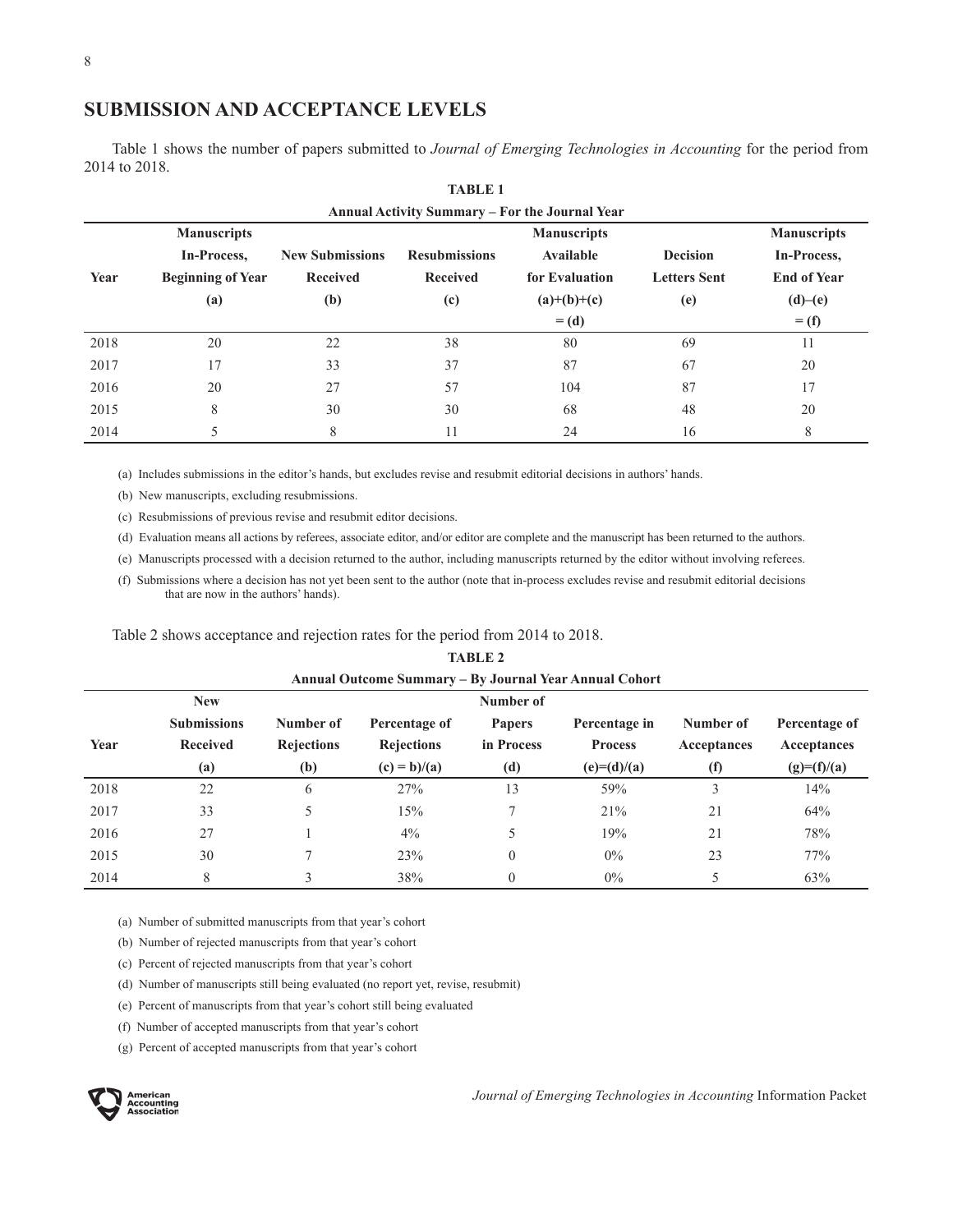Of the 69 submissions that were evaluated in 2018, the mean turn time was 71 days. Median turn time was 57 days.



**EXHIBIT 1 Turnaround Times for Decisions Made in the Year Ended December 31, 2018.**

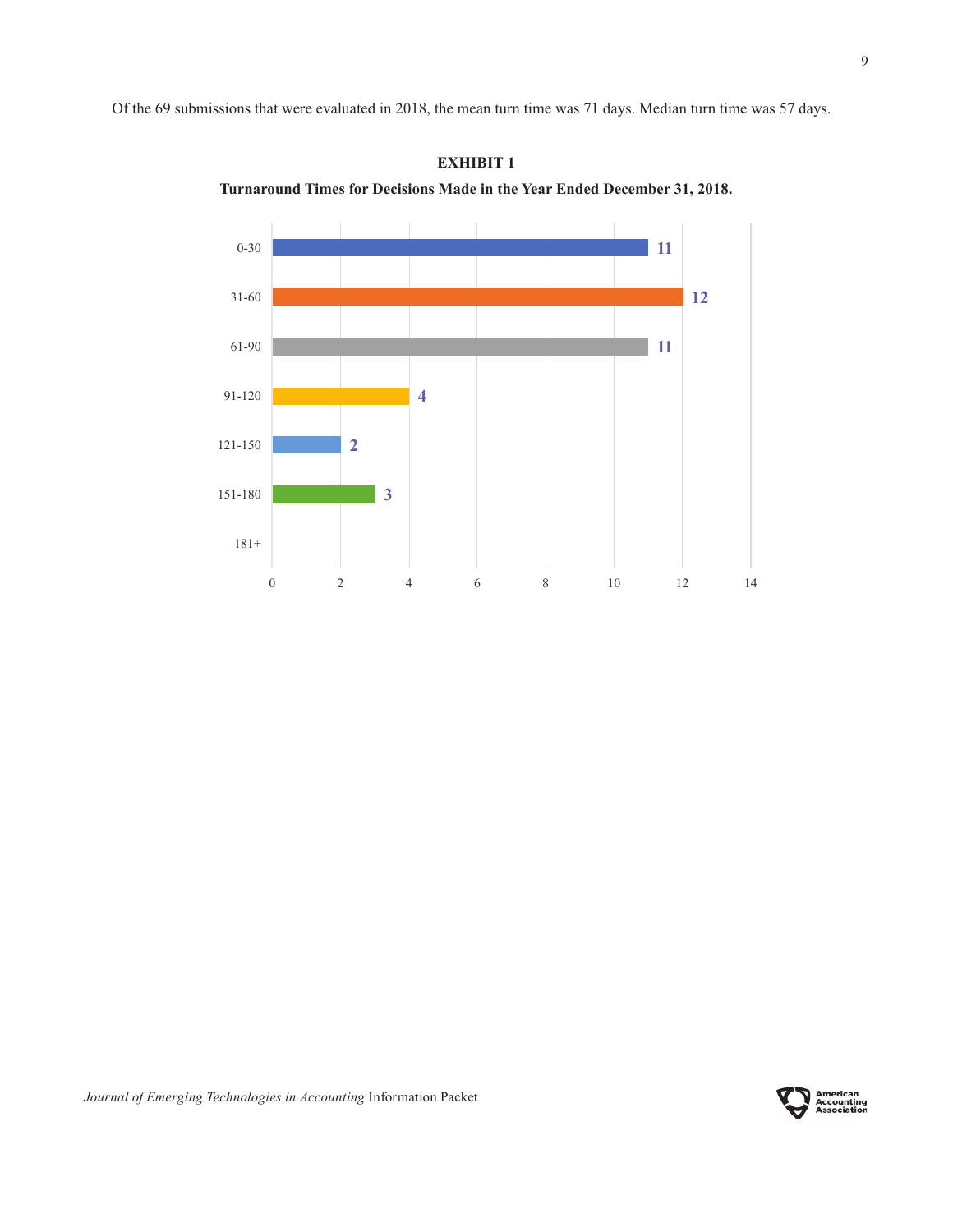# **AAA DIGITAL LIBRARY and CONTENT AGGREGATOR DOWNLOAD DATA**

The American Accounting Association publishes 17 journals in the areas of accounting research, education, practice, and public interest. Table 3 shows the download of articles from the AAA's Digital Library (http://www.aaajournals.org) and content aggregators (EBSCO, JSTOR, and/or Proquest) in 2017.

#### **TABLE 3**

| 2017 AAA Digital Library and Content Aggregators Downloads (Full-Text) |  |
|------------------------------------------------------------------------|--|
|                                                                        |  |
|                                                                        |  |

| <b>Journals</b>                                  | <b>Downloads</b> |
|--------------------------------------------------|------------------|
| The Accounting Review*                           | 779,167          |
| Accounting Horizons*                             | 241,690          |
| <i>Issues in Accounting Education*</i>           | 215,469          |
| Auditing: A Journal of Practice & Theory         | 203,841          |
| Journal of Management Accounting Research        | 96,711           |
| Journal of Information Systems                   | 89,783           |
| Current Issues in Auditing                       | 84,915           |
| Behavioral Research in Accounting                | 50,902           |
| Journal of International Accounting Research     | 34,039           |
| The Journal of the American Taxation Association | 33,857           |
| Journal of Emerging Technologies in Accounting   | 30,006           |
| Accounting and the Public Interest               | 11,765           |
| Journal of Governmental & Nonprofit Accounting   | 10,238           |
| The ATA Journal of Legal Tax Research            | 5,014            |
| Journal of Financial Reporting                   | 3,934            |
| Journal of Forensic Accounting Research          | 2,904            |
| <b>Accounting Historians Journal</b>             | 768              |

\* Association-wide journal.

## **Other Important Statistics**

- 1. *Journal of Emerging Technologies in Accounting* is ranked #93 of 130 Accounting journals (Business, Management & Accounting: Accounting; CiteScore, Elsevier, 2018).
- 2. Percentage of international authors: 42%

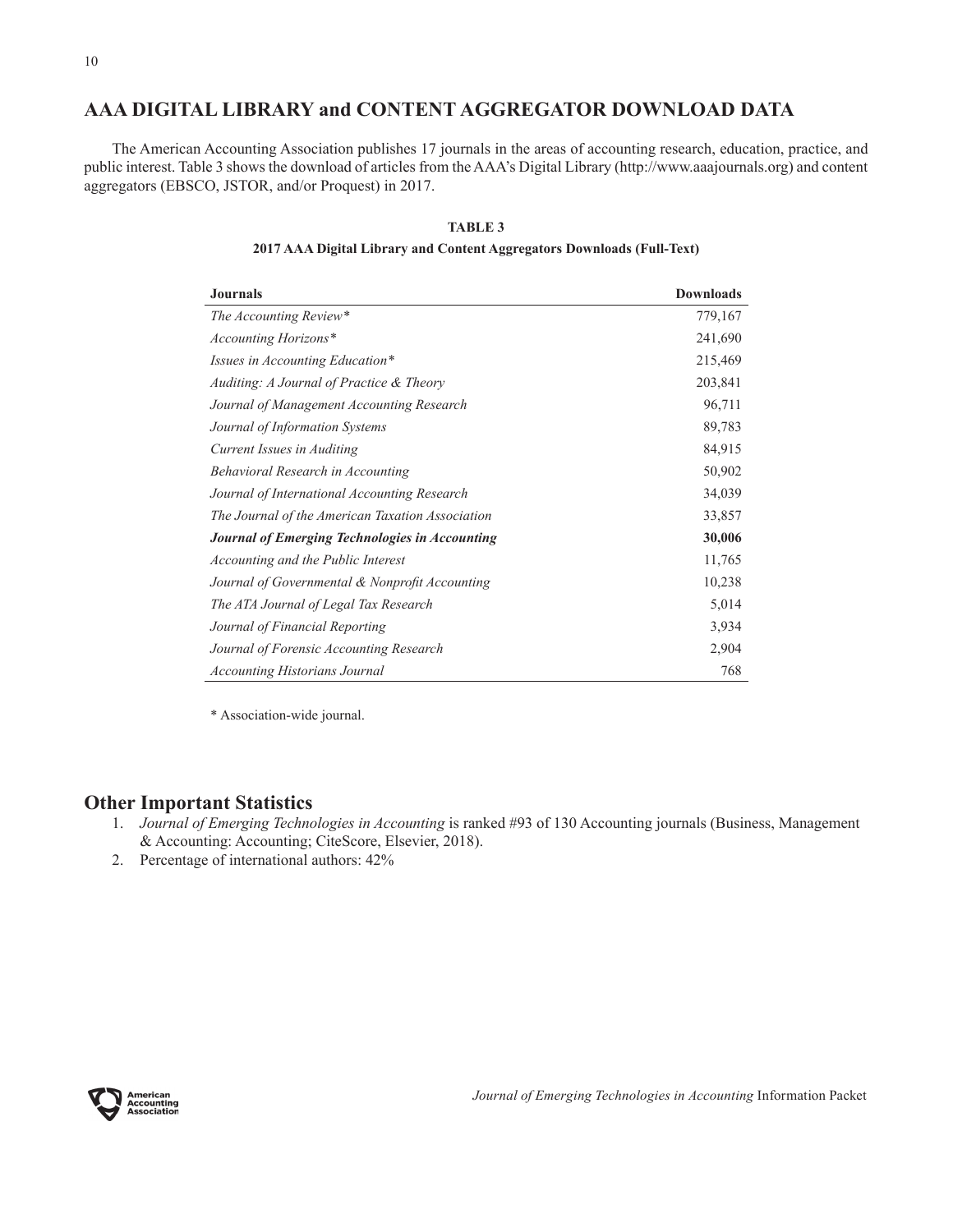# **TOP 10 ARTICLES (AAA Digital Library, 2018)**

- 1. Research Ideas for Artificial Intelligence in Auditing: The Formalization of Audit and Workforce Supplementation *Hussein Issa, Ting Sun, Miklos A. Vasarhelyi*
- 2. Imagineering Audit 4.0 *Jun Dai, Miklos A. Vasarhelyi*
- 3. Robotic Process Automation for Auditing *Kevin C. Moffitt, Andrea M. Rozario, Miklos A. Vasarhelyi*
- 4. Cybersecurity and Continuous Assurance *Won Gyun No, Miklos A. Vasarhelyi*
- 5. Using Process Mapping to Reveal Process Redesign Opportunities during ERP Planning *Marianne Bradford, Gregory J. Gerard*
- 6. Blockchain: Emergent Industry Adoption and Implications for Accounting *Julia Kokina, Ruben Mancha, Dessislava Pachamanova*
- 7. Can Blockchains Serve an Accounting Purpose? *Joshua G. Coyne, Peter L. McMickle*
- 8. The Emergence of Artificial Intelligence: How Automation is Changing Auditing *Julia Kokina, Thomas H. Davenport*
- 9. Toward a New Business Reporting Model *Li Zhang, Duo Pei, Miklos A. Vasarhelyi*
- 10. Teaching Data Analytics Using ACL *Thomas R. Weirich, Norbert Tschakert, Stephen Kozlowski*

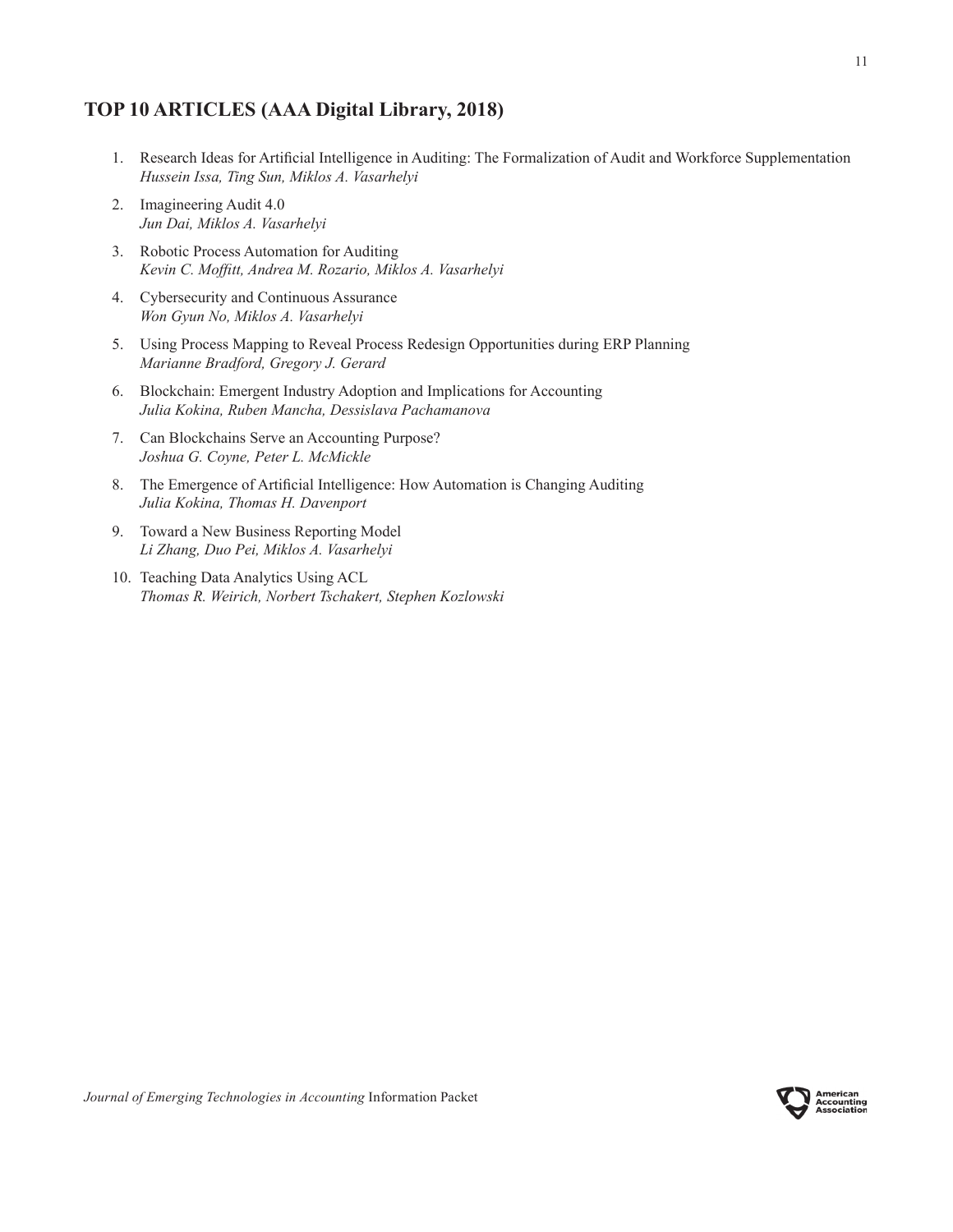# **CITATION INDICES**

This section provides data on rankings drawn from Scopus (Elsevier, 2018), presents citation counts from Elsevier's CiteScore, and includes international journal listings and ratings from the most recent data available.

## **Scopus Rankings**

An important measure of the quality of a journal is to understand how its intellectual contributions are valued by measuring the extent of citations made to papers published in that journal. Elsevier's Scopus database of abstracts and citation of peer-reviewed papers has 50m records in more than 22,000 titles published by 5,000 publishers (http://www.elsevier.com/online-tools/scopus). Scopus provides a foundation for new journal metrics that have become increasingly influential in recent years (http://www. journalmetrics.com). Important metrics based on Scopus include Source-Normalized Impact per Paper (SNIP) and SCImago Journal Rank (SJR). Journal citation metrics based on Scopus are increasingly seen by many senior university administrators as a means of normalizing the differences in publishing patterns between disciplines.

The key aspect of SNIP is to measure citation impact by "normalizing" citation values for the radically different patterns of citation between disciplines. SNIP also counters the various manipulations of citation rankings. The summary of SNIP is:

- "Takes a research field's citation frequency into account
- Considers immediacy—how quickly a paper is likely to have an impact in a given field
- Accounts for how well the field is covered by the underlying database
- Counters any potential for editorial manipulation" (http://www.journalmetrics.com)

The key aspect of SJR is the recognition that not all citations are equal. A citation in a more influential journal should count more than a citation in a less influential journal. The summary of SJR is:

- "Is weighted by the prestige of the journal, thereby 'leveling the playing field' among journals
- Eliminates manipulation: the only way to raise the SJR ranking is publish in more reputable journals
- 'Shares' a journal's prestige equally over the total number of citations in that journal
- Normalizes for differences in citation behavior between subject fields" (http://www.journalmetrics.com)

Table 4 shows the SNIP and SJR rankings for 2015 to 2017 (most recent data) with comparable data for AAA peers, as well as those in the accounting and information systems disciplines.

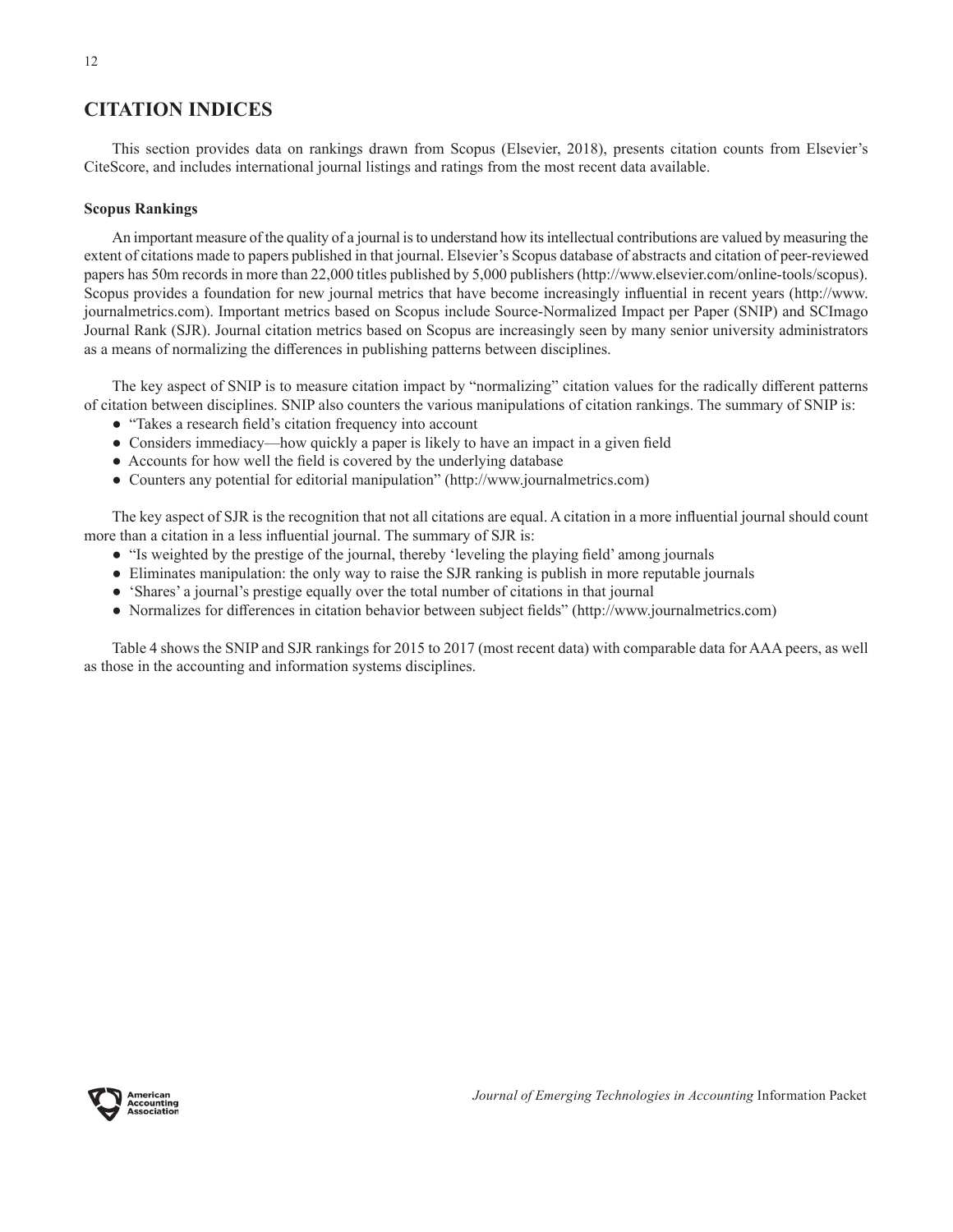| SNIP and SJR Rankings: 2015-2017               |       |             |       |        |            |       |
|------------------------------------------------|-------|-------------|-------|--------|------------|-------|
| <b>Source Title</b>                            |       | <b>SNIP</b> |       |        | <b>SJR</b> |       |
|                                                | 2017  | 2016        | 2015  | 2017   | 2016       | 2015  |
| Journal of Emerging Technologies in Accounting | 0.351 | 0.648       | 0.283 | 0.214  | 0.161      | 0.139 |
| <b>AAA</b> Peers                               |       |             |       |        |            |       |
| Accounting and the Public Interest             | 0.703 | 0.799       | 0.394 | 0.234  | 0.206      | 0.299 |
| <b>Accounting Historians Journal</b>           | 0.169 | 0.072       | 0.934 | 0.145  | 0.125      | 0.506 |
| <b>Accounting Horizons</b>                     | 1.584 | 1.099       | 1.909 | 0.720  | 0.926      | 1.063 |
| Auditing: A Journal of Practice & Theory       | 2.088 | 1.913       | 1.857 | 1.710  | 2.133      | 1.652 |
| Behavioral Research in Accounting              | 0.903 | 1.188       | 0.900 | 0.457  | 0.833      | 0.642 |
| Current Issues in Auditing                     | 0.686 | 0.386       | 0.248 | 0.223  | 0.270      | 0.229 |
| Issues in Accounting Education                 | 1.471 | 1.075       | 1.062 | 0.715  | 0.582      | 0.765 |
| Journal of the American Taxation Association   | 0.786 | 1.097       | 0.535 | 1.227  | 1.462      | 0.859 |
| Journal of Information Systems                 | 0.780 | 1.535       | 1.199 | 0.502  | 0.718      | 0.643 |
| Journal of International Accounting Research   | 0.675 | 1.510       | 0.942 | 0.385  | 0.379      | 0.478 |
| Journal of Management Accounting Research      | 1.213 | 1.204       | 0.398 | 0.743  | 0.964      | 0.783 |
| The Accounting Review                          | 2.608 | 2.298       | 3.237 | 3.946  | 3.571      | 4.478 |
| <b>Accounting and Finance Peers</b>            |       |             |       |        |            |       |
| Accounting, Auditing & Accountability Journal  | 1.981 | 1.611       | 1.507 | 2.187  | 1.579      | 0.880 |
| <b>Accounting &amp; Finance</b>                | 1.036 | 1.035       | 1.256 | 0.384  | 0.607      | 0.547 |
| Accounting, Organizations and Society          | 1.816 | 2.004       | 2.813 | 1.771  | 2.451      | 2.515 |
| <b>British Accounting Review</b>               | 1.706 | 1.754       | 2.065 | 0.986  | 0.746      | 0.711 |
| Contemporary Accounting Research               | 2.074 | 2.681       | 1.774 | 2.604  | 3.190      | 2.594 |
| European Accounting Review                     | 1.690 | 1.718       | 1.504 | 0.902  | 1.418      | 0.828 |
| Journal of Accounting & Economics              | 3.311 | 3.787       | 3.507 | 6.875  | 7.662      | 6.834 |
| Journal of Accounting and Public Policy        | 1.673 | 1.884       | 1.478 | 0.910  | 1.530      | 1.030 |
| Journal of Accounting Research                 | 3.453 | 3.111       | 2.649 | 6.957  | 6.172      | 5.733 |
| Journal of Finance                             | 5.805 | 5.685       | 4.786 | 18.318 | 20.973     | 14.54 |
| Journal of Financial Economics                 | 4.531 | 4.604       | 4.028 | 12.489 | 13.218     | 9.920 |
| Management Accounting Research                 | 2.881 | 3.479       | 2.715 | 1.426  | 2.494      | 1.913 |
| Review of Accounting Studies                   | 1.886 | 1.687       | 1.708 | 2.757  | 2.867      | 2.039 |

**TABLE 4**

Source: SCOPUS database, http://www.journalmetrics.com, Elsevier, 2018.

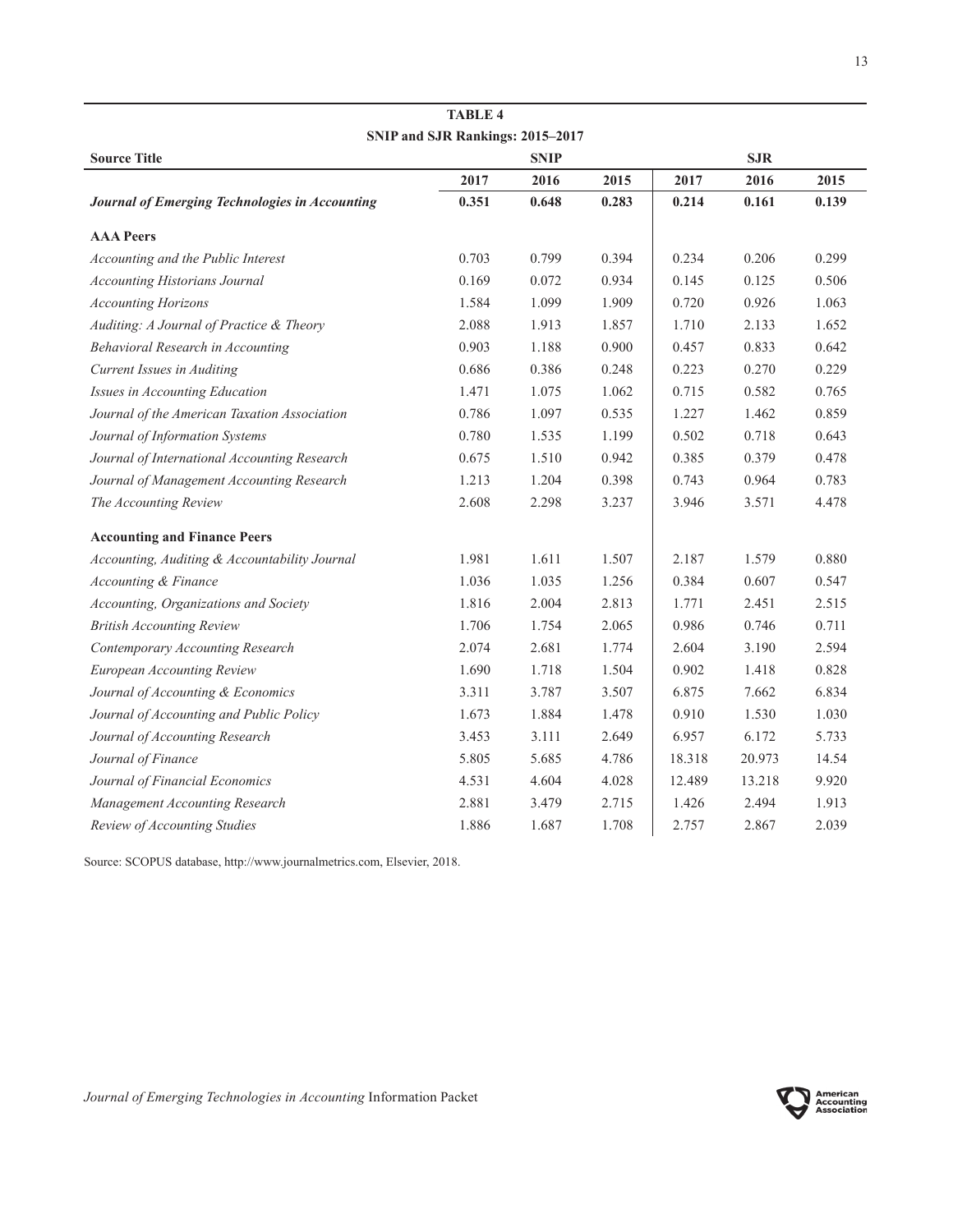# **CiteScore**

In 2016, CiteScore was added to the Scopus metrics. CiteScore measures the citations on articles published in the previous 3 years. All article types are counted. Scopus metrics now include Source Normalized Impact per Paper (SNIP), SCImago Journal Rank (SJR), and citation and document counts and percentage cited (CiteScore). Another way of looking at this is SNIP is article impact, SJR is the journal impact, and CiteScore is a view of the journal's citation analysis. The following images show the CiteScore trend for *JETA*, and the CiteScore table lists the CiteScore for each journal in the AAA collection indexed in Scopus.

Source: CiteScore, Elsevier, 2018.

## CiteScore rank @



Accounting